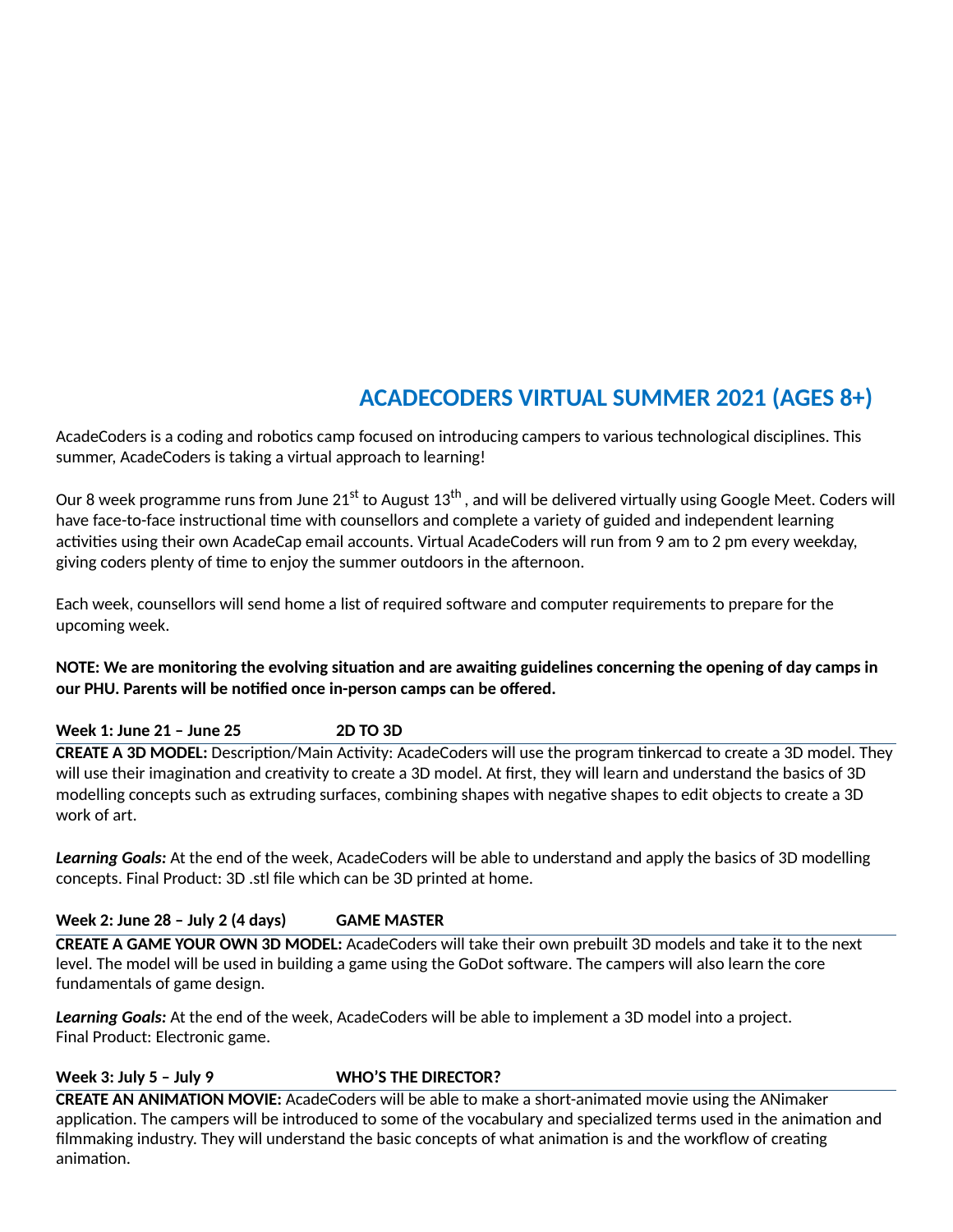**Learning Goals:** At the end of week, AcadeCoders will understand the basics of creating animation and apply it to create a short animation movie. Final Product: Animation movie

### **Week 4: July 12 – July 16 WEB DESIGN 101**

**CREATE AND DESIGN YOUR OWN WEBSITE:** AcadeCoders will learn the basic skills needed to create and design a website. They will start by learning how to design a custom plan and layout for a website.

*Learning Goals:* At the end of the week, AcadeCoders will understand how to structure a website with clear layout. Final Product: Initial version of a website.

#### **Week 5: July 19 – July 23 WEBSITE CUSTOMIZATION-LIKE A PRO**

**CUSTOMIZE YOUR WEBSITE LIKE A PRO:** AcadeCoders will use their knowledge and skills to design their own customized website. Each website will be locally hosted on the computers.

*Learning Goals:* At the end of the week, AcadeCoders will be able to apply their knowledge of HTML to build their own website. Final Product: Customized Website.

# **Week 6: July 26 – July 30 ARE YOU A SPY?**

**PYTHION ENCRIPTION WEEK:** AcadeCoders will write a source code for a program to decrypt and encrypt messages. Campers will first learn the basics of programming using Python language and will use that knowledge to write secret messages.

*Learning Goals:* At the end of the week, AcadeCoders will be able to apply the basic commands of python programming language and also use the condition statement "if". Final Product: Program that creates secret messages

# **Week 7: August 3 – August 6 (4 days) MATH GENIUS**

**PYTHON MATH WEEK:** Acadecoders will create their own calculators. The campers will first extend their knowledge of Python programming language, and then combine it with their math skills to program a calculator. Other than performing the four basic operations, the calculators will also tell if a number is even or odd, test divisibility rules and much more.

*Learning Goals:* At the end of the week, AcadeCoders will be able to combine their knowledge in math and Python programming language to create advanced programs. Final Product: Calculator with extra functions.

# **Week 8: August 10 – August 14 DO YOU WANT TO PLAY**

**PYTHON GAME WEEK:** AcadeCoders will use the Python programming language to create an electronic version of childhood games Such as Hangman, Tic-Tac-Toe, snake and ladders and many more. Campers will start by writing a code to roll a dice, and finish by writing a code for an actual game.

*Learning Goals:* At the end of the week, AcadeCoders will extend their knowledge of Python programming language commands, and use the loop functions. Final Product: Electronic games.

#### **2021 SUMMER READING & WRITING PROGRAMME: Systemac Mulsensory Intensive Literacy Educaon (SMILE)**

For students with reading and writing difficulties, we offer SMILE, Orton Gillingham-based multisensory teaching sessions), in addition to the activities provided during our AcadeCamp or AcadeCoders sessions. The OG multisensory teaching sessions will be offered for 1 hour, 5 times a week (4 times a week during holiday weeks), and the participant must register for at least 4 weeks, or preferably all summer, in order for the programme to be effective. If a student has not been evaluated previously, pre- and posttesting will be provided. With the Orton Gillingham approach, a student learns using the visual, auditory, kinesthetic, and tactile senses simultaneously. The SMILE teaching sessions will take place within the 9:00 am – 2:00 pm camp day.

# **Additional Information**

**Camp Hours:** 9:00 am – 2:00 pm **Contact Information:** Email us at [info@acadecap.org](mailto:info@acadecap.org) or call 613-721-3872 AcadeCoders **FAQ:** What is the daily schedule? For more information, please visit the AcadeCoders FAQ page at http://www.acadecap.org/frequently-asked-questions-acadecoders/